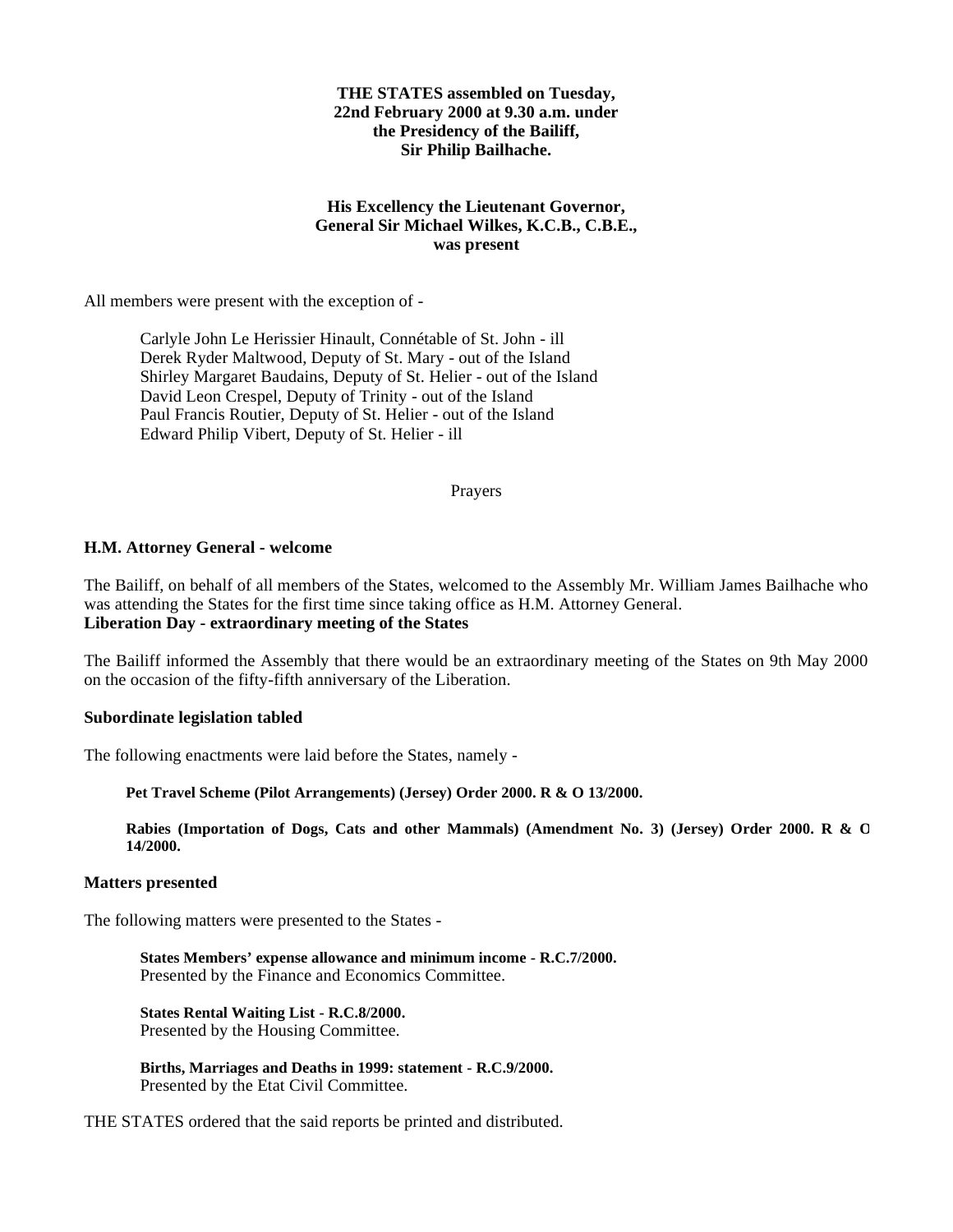### **Matters noted - land transactions**

THE STATES noted an Act of the Finance and Economics Committee dated 14th February 2000 showing that, in pursuance of Standing Orders relating to certain transactions in land, the Treasurer of the States, on the recommendation of the Public Services Committee, had approved under delegated powers the purchase from Mrs. Elizabeth Frances Le Provost, formerly Cousins, née Montier, of an area of land adjacent to the Bunker at l'Etacq, St. Ouen, for the sum of  $\text{\pounds}1,000$ , with the Committee to be responsible for both parties' reasonable legal fees in relation to this transaction.

### **Matters noted - acceptance of tender**

THE STATES noted an Act of the Finance and Economics Committee dated 14th February 2000, showing that, in pursuance of Rule 5 of the Public Finances (General) (Jersey) Rules 1967, as amended, the Public Services Committee had accepted the lowest tender submitted for the foul sewer extension at La Vallée de St. Pierre (St. Peter's Valley), namely that submitted by Jayen (Jersey) Limited in the sum of £309,833.00.

### **Matters lodged**

The following matters were lodged "au Greffe" -

# **Jersey Aero Club relocation: grant of funds - P.20/2000.**

Presented by the Harbours and Airport Committee.

**Former Postal Headquarters site, Mont Millais, St. Helier: sale to Jersey Homes Trust - P.21/2000.** Presented by the Housing Committee.

**Jersey Electricity Company Limited: appointment of directors - P.22/2000.** Presented by the Finance and Economics Committee.

**Draft Water Pollution (Jersey) Law 200 - (P.15/2000): amendments - P.23/2000.** Presented by Deputy J.L. Dorey of St. Helier.

**Bailiff's Consultative Panel: States members - P.24/2000.** Presented by Senator P.F. Horsfall.

**Draft Water Pollution (Jersey) Law 200 - (P.15/2000): second amendments - P.25/2000.** Presented by the Public Services Committee.

### **Arrangement of public business for the next meeting on 7th March 2000**

THE STATES confirmed that the following matters lodged "au Greffe" would be considered at the next meeting on 7th March 2000 -

Draft Water Pollution (Jersey) Law 200 - P.15/2000. Lodged: 8th February 2000. *Public Services Committee.*

Draft Water Pollution (Jersey) Law 200 . (P.15/2000): amendments- P.23/2000. Lodged: 22nd February 2000. *Deputy J.L. Dorey of St. Helier.*

Draft Water Pollution (Jersey) Law 200 - (P.15/2000): second amendments - P.25/2000.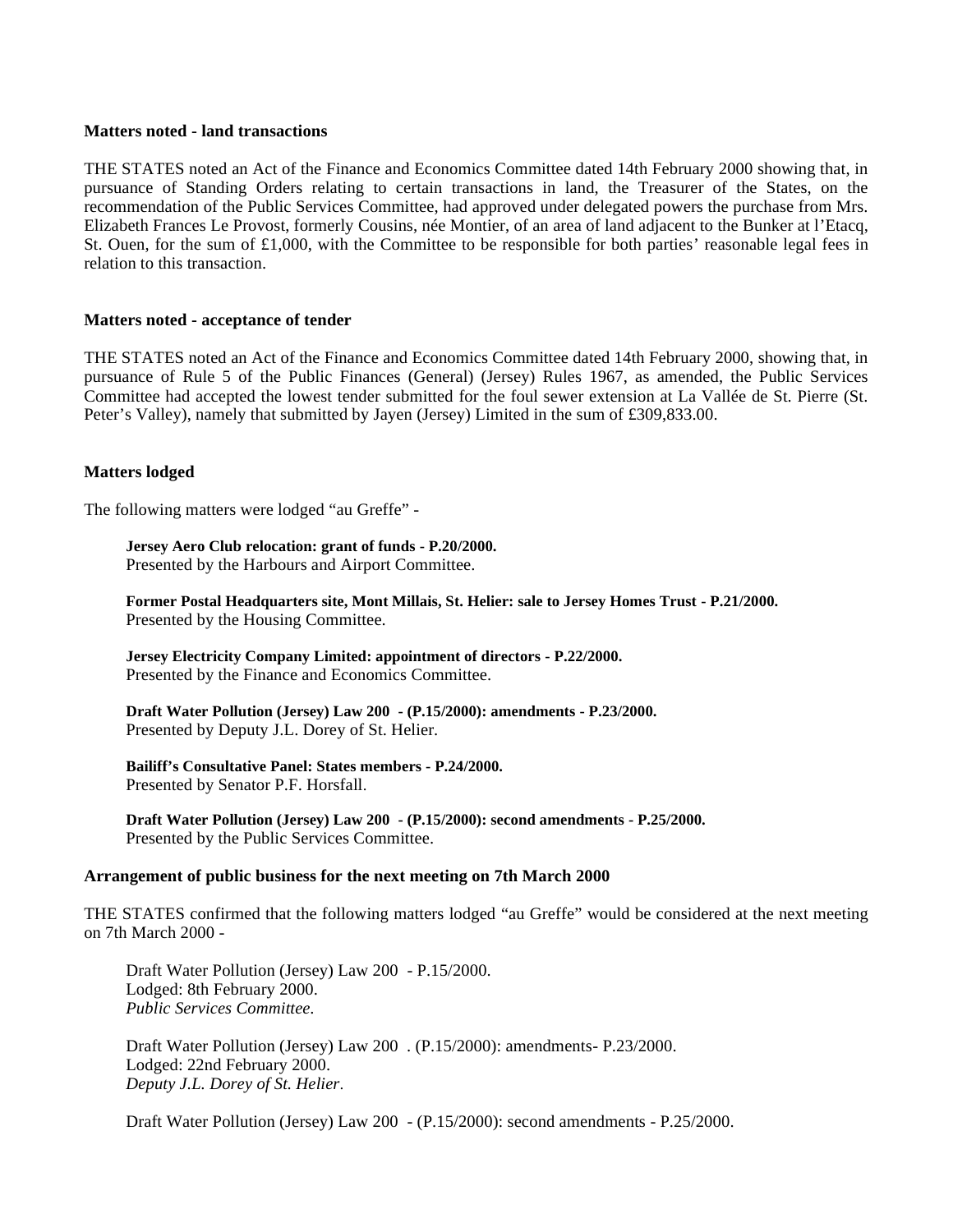Lodged: 22nd February 2000. *Public Services Committee.*

Special Needs Employment Service: Acorn Enterprises Limited and Oakfield Industries Limited - P.16/2000. Lodged: 8th February 2000. *Employment and Social Security Committee.*

Jersey Aero Club relocation: grant of funds - P.20/2000. Lodged: 22nd February 2000. *Harbours and Airport Committee.*

Former Postal Headquarters site, Mont Millais, St. Helier: sale to Jersey Homes Trust - P.21/2000. Lodged: 22nd February 2000. *Housing Committee.*

Jersey Electricity Company Limited: appointment of directors - P.22/2000. Lodged: 22nd February 2000. *Finance and Economics Committee.*

Bailiff's Consultative Panel: States members - P.24/2000. Lodged: 22nd February 2000. *Senator P.F. Horsfall.*

# **Introduction of legislation to regulate housing trusts - question and answer** (Tape No. 571)

Deputy Lyndon John Farnham of St. Saviour, asked Deputy Terence John Le Main, President of the Housing Committee, the following question -

 "In light of the Committee's stated intention to introduce specific legislation in relation to the regulation of Housing Trusts, would the President reassure members that this matter is to be given priority and indicate when the Committee expects the new legislation to be in place?"

The President of the Housing Committee replied as follows -

 "The Committee will be entering into further consultation with Housing Trusts and other parties, as well as obtaining advice from the Law Officers, before preparing instructions for the Law Draftsman to produce a new Law to regulate Housing Trusts. These processes are likely to take several months but the Committee anticipates being ready to issue detailed instructions to the Law Draftsman before the end of 2000.

 The Committee applied in 1999 for law drafting time in 2001 for the regulation of Housing Trusts and, under the decision conference process, time has provisionally been allocated in that year.

 Assuming that the law drafting process is completed during the first part of 2001 and, subject to States' approval, new legislation could be in place by the end of that year."

### **Issues relating to States' tenants - questions and answers** (Tape No. 571)

The Deputy of St. John asked Deputy Terence John Le Main, President of the Housing Committee, the following questions -

"1. Would the President inform members -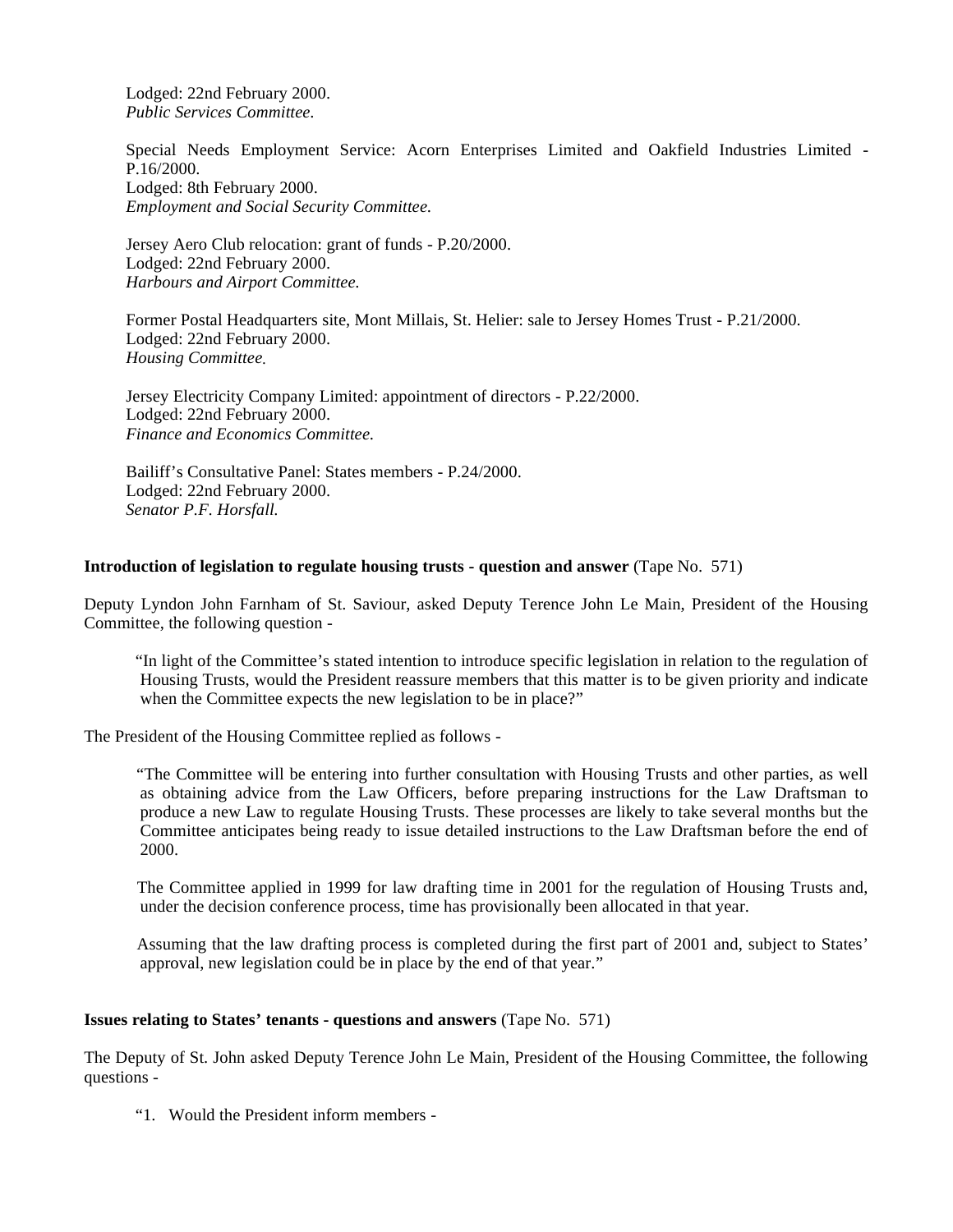- (a) of the balance owed to the Committee in rent arrears at the end of January 2000 and of the measures being taken to collect these arrears?
- (b) of the action being taken against tenants who have substantial arrears and do not see paying their rent as a priority?
- 2. Would the President inform members whether it is the policy of the Committee to allow tenants to rent property when away on extended holidays whilst permitting other people to occupy the property during their absence from the Island?
- 3. Would the President advise members of the measures that are in place to combat fraud by States tenants and by those in the private sector who claim rent rebate?
- 4. Would the President inform members
	- (a) who is responsible for clearing a property administered by the Committee of personal effects and rubbish when the tenant moves?
	- (b) if the answer to (a) is "the tenant", does the Committee subsequently charge tenants who vacate a property without clearing it?"

The President of the Housing Committee replied as follows -

 "1(a) The Housing Committee has nearly 4,600 tenants who paid £13.46 million in rent in 1999 and who will be expected to pay in the region of £14.13 million in rent during 2000. Of these, over 88 per cent are either up to date or in advance with their rental payments. As at the end of January 2000, there were 550 tenants in arrears, owing a total of £505,708, which represents 3.76 per cent of the annual rental income of £13.46 million.

 The following is a summary of the measures taken by the Department to reduce and recover rent arrears -

- (i) a tenant failing to pay their rent by the end of their regular payment period is sent a letter enquiring whether there has been an oversight;
- (ii) if this does not result in prompt settlement, a second letter is sent and an appointment made with an Arrears Officer;
- (iii) if there is no response or no improvement in payment, a home visit is made;
- (iv) persistent offenders, and those where large arrears have occurred over a long period of time, are seen on a regular basis by Housing Department officers, with the majority signing up to regular arrears repayment plans;
- (v) arrears repayment plans are monitored on a weekly or monthly basis as appropriate and tenants are telephoned immediately if they fail to keep to their agreement;
- (vi) where appropriate, arrangements are made with employers and the parish for rent payments to be made from wages or benefits directly to the Housing Department;
- (vii) a debt collector is employed specifically to call weekly on 30 tenants who persistently fall behind with their rental payments;

 Despite these measures, during the last twelve months it has been necessary for 89 tenants to be taken to the Petty Debts Court for recovery of rent arrears.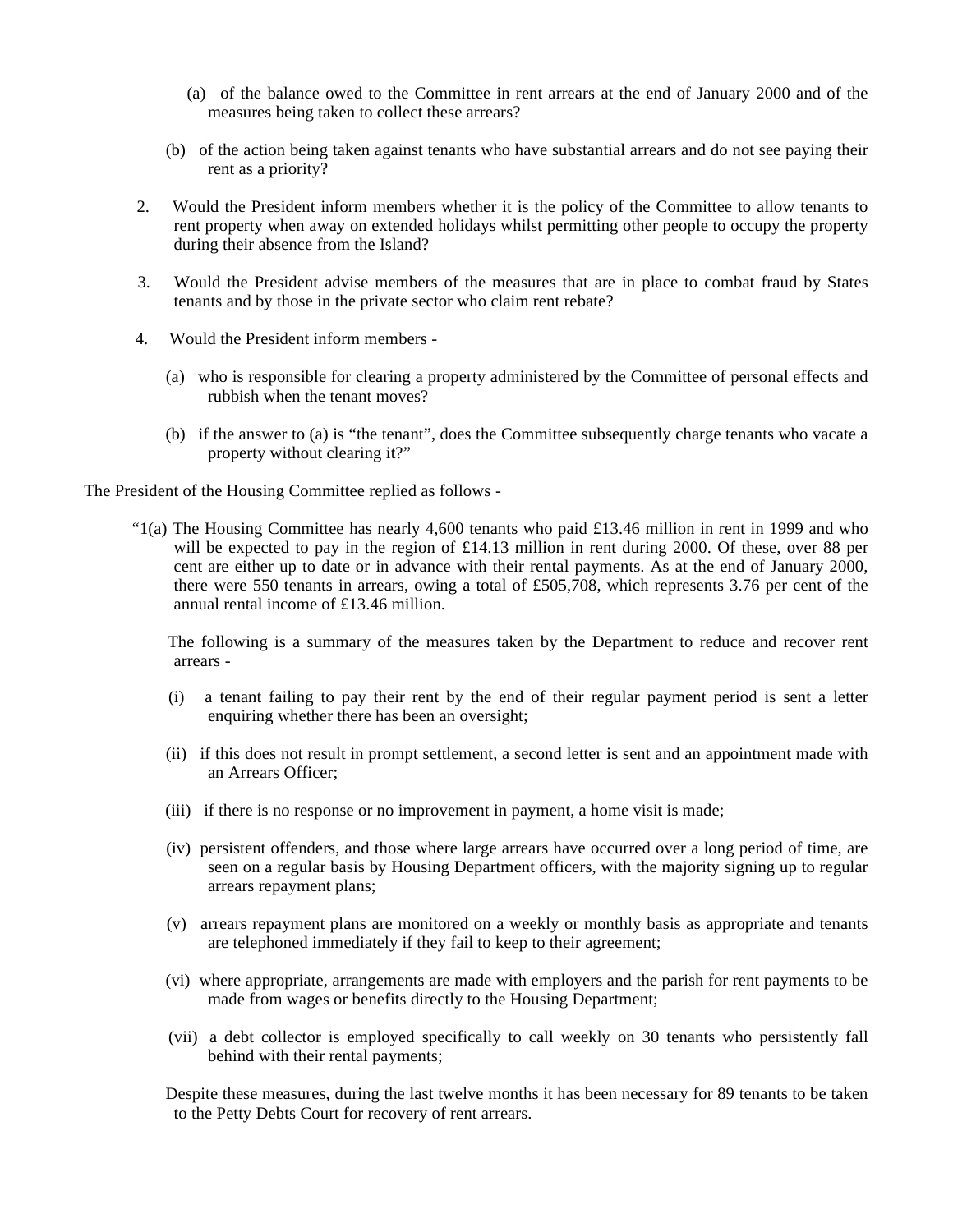The Housing Committee does not wish to cause homelessness or break up families but nevertheless, the eviction of tenants from States rental accommodation for non-payment of rent remains an option that the Committee will use as a last resort. It has already been necessary to pursue this action against one tenant this year, the first for 18 months.

 In summary the Committee will continue to take all reasonable steps to recover rent arrears and to reduce the incidence of non-payment of rent.

 (b) Many of the steps outlined in my answer to Question 1(a) above are also used to ensure that tenants who have substantial arrears continue to pay their weekly rental and arrears. Whilst the Committee will often enter into agreements with tenants to pay off their rent arrears over a period of months or sometimes a couple of years, tenants who do not see the payment of their rent as a priority will not be tolerated by the Committee.

 The Committee offers all possible help and assistance to tenants who find themselves in financial difficulties, but the Committee expects tenants to take their responsibilities under the tenancy agreement seriously. Tenants who fail to see the payment of their rent as a priority will find that the Committee will, as a last resort, pursue their eviction from States Rental accommodation for nonpayment of rent.

 2. The Committee does not allow tenants to permit other people to occupy their property whilst they are away from the Island.

Clause 1(b)(iv) of the Committee's Tenancy Agreement makes it clear that -

The tenant shall not take in any lodger, not assign, nor transfer the tenancy, under-let or part with the possession of the whole or part of the premises.

 3. The Housing Audit Committee's report entitled 'Review of Rent Rebates and Abatements' was presented to the Housing Committee in 1998 and contained the following summary -

 'The States currently operate a very low cost approach to the administration of the Rent Rebate/Abatement schemes. Documentation normally contains the minimum of information to be supplied by applicants and the level of verification and ongoing checking is extremely limited.

The States expend over £16 million a year on the two schemes and it is felt that the level of verification for such a large sum is inappropriate and should be increased in accordance with the various recommendations. This should include the appointment of two full-time officers in the Rebate/Abatement section which would incur an estimated annual cost of £40,000 to £50,000. This is however only 12 per cent of the estimated benefit savings of £330,000 which could accrue from increased verification work.'

- The Housing Committee welcomed this report by the Housing Audit Committee and agreed with the sentiments contained within it. The Committee has been implementing the report's recommendations over the past two years and has appointed an additional full-time officer on a contract basis to assist with more stringent verification procedures. The Department has amended its documentation in accordance with the report's recommendation and more extensive disclosure of the applicant's financial situation is now required.
- The Committee is pleased to report that a saving of £786,000 has been made against the 1999 budget for the rental subsidy schemes, shared almost equally between the public and private sector schemes. Whilst some of this saving can be attributed to increases in tenants' incomes, there is little doubt that a significant proportion of this saving has been achieved by the implementation of the increased verification procedures mentioned above.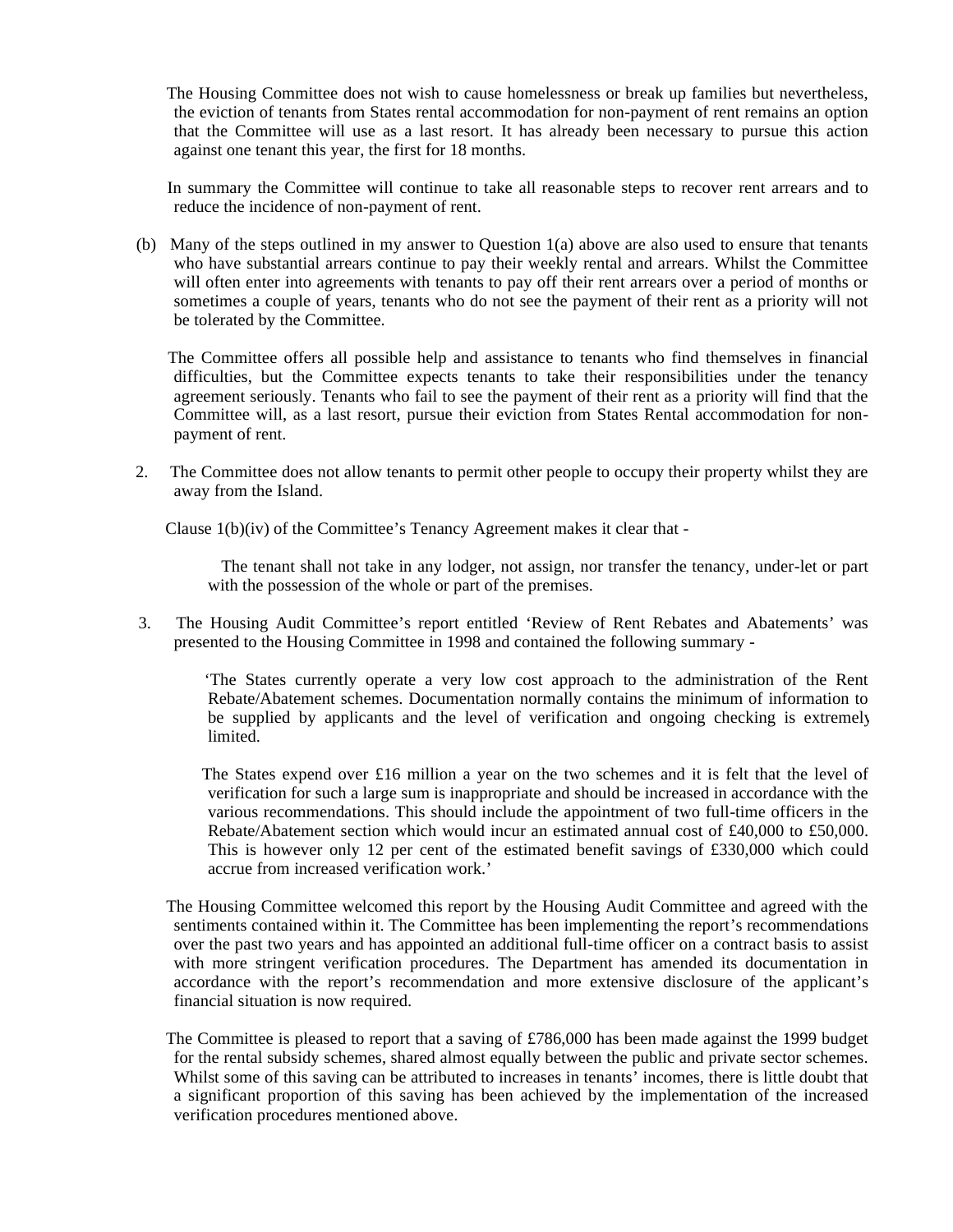The Department has also forged close links with the parish authorities and the Employment and Social Security Department to ensure that information concerning fraudulent claims uncovered by one Department or parish is passed on to other relevant bodies. The Committee has also clearly benefited from the increased vigilance by these bodies.

 In the past, the Department has only managed to carry out a limited number of home visits to verify the circumstances of claimants receiving rental subsidies. The Committee is, however, still concerned that some applicants are falsifying information given to the Department in connexion with rental subsidy claims and, has therefore, recently agreed to employ the services of a Fraud Investigation Officer. This officer will carry out extensive investigations into suspected cases of abuse of the rental subsidy schemes, of which the Department has a list of over 50 cases where further investigation is necessary.

 The Committee can assure members that abuse of the rental subsidy schemes will not be tolerated and all possible efforts will be employed to ensure that public funds are only granted to genuine claimants. Furthermore, the Committee can assure all genuine claimants that whilst rigorous verification of claims will continue, this process will not become onerous on the vast majority of bona fide claimants.

- 4.(a) The tenant is responsible for clearing the property.
	- (b) Yes. When a tenant joins the Committee's transfer list, they are visited by the Void Property Officer. They are advised of the items that need to be repaired in the property prior to their departure, for which they are responsible and for which they will be recharged if such repairs are not carried out. In addition, they are advised that they must clear the property of any personal effects and/or rubbish. Tenants are recharged if items are left behind which require removal.

 Tenants are advised again by letter of their responsibilities in respect of repairs and removal of items when they are pre-allocated accommodation and indeed again when they are asked to collect keys for the same.

 Finally, a person returning keys to their former home, will be required to sign a declaration confirming that the accommodation has been left in a clean and tidy condition and that no personal effects and/or rubbish have been left behind. This document clearly indicates that a charge will be incurred if the Department has to remove personal items and for the costs incurred in repairing damage to the property, over and above fair wear and tear."

### **Development of the Sunshine Hotel site - questions and answers -** (Tape No. 571)

The Deputy of St. John asked Deputy Terence John Le Main, President of the Housing Committee, the following questions -

- "1. Would the President inform members
	- (a) of the estimated cost of the proposed sculptural aluminium roof for the proposed development on the Sunshine Hotel site?
	- (b) whether the Committee has sought to compare the cost of this type of roofing with the cost of a more traditional tile or slate roof?
	- (c) if the answer to (b) is in the negative, would the President undertake to make this comparison and report back to the Assembly?
- 2. Would the President give members, in percentage terms, a breakdown of the overall cost of the development and, in particular, of the cost of the car park for 38 vehicles?"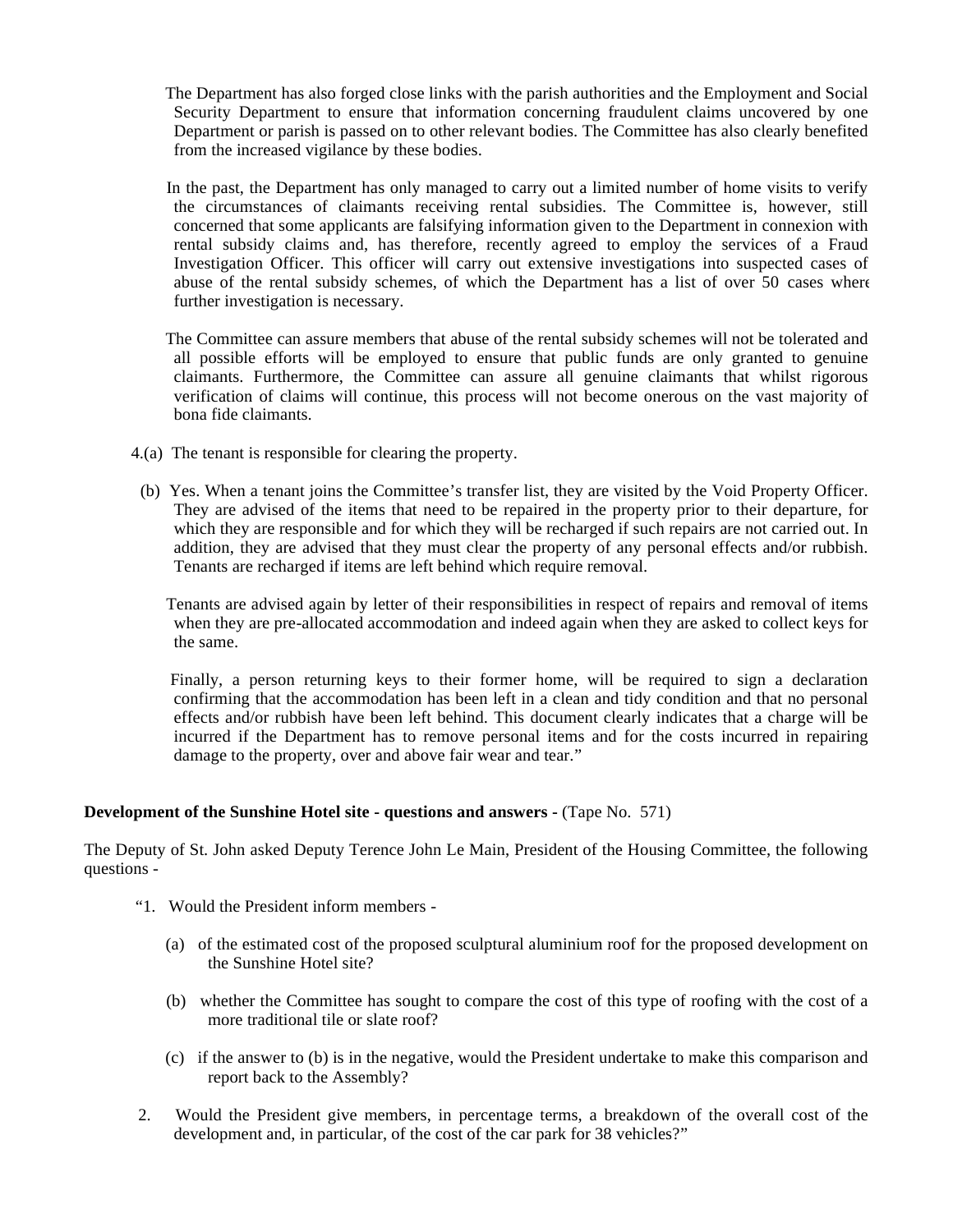The President of the Housing Committee replied as follows -

 "1. For the information of members unfamiliar with this project, the Housing Committee has approved a scheme to develop the Sunshine Hotel and cottage sites with a development comprising 4 x 1 bedroom flats,  $26 \times 2$ -bedroom flats,  $8 \times 3$ bedroom flats and  $4 \times 4$ -bedroom maisonettes with associated semi-basement parking and external landscaped areas. The scheme will be submitted shortly to the Planning and Environment Committee for planning approval.

 In answer to the specific question asked by the Deputy about the proposed roof structure, the cost of the roof covering and structure for the sculptural aluminium roof proposed for the Sunshine Hotel and cottage sites is estimated at £467,238.00. This estimated amount has been based upon known costs of a similar type of roof design, structure and covering. By comparison, the cost of a traditional pitched timber trussed roof structure with slate or similar coverings over the same area is estimated to be £347,659.00.

 The difference between the two costings is £119,579.00 which indicates in the first instance that the proposed aluminium covered sculptural roof is 30 per cent more expensive than the traditional timber trussed pitched roof. It must, however, be noted that the proposed sculptural roof has gained an additional 3,360 square feet of habitable floor area which is the equivalent of 3.5 2-bedroom flats. To gain the equivalent floor area with a traditional pitched roof design would have necessitated a much taller building. The advice received from the Planning Department to date has been that this approach would not have been acceptable.

 Moreover, equating the £119,579.00 additional costs for the proposed sculptured roof into gained floor area equivalent to 3.5 flats represents building costs of £39,900 per flat. Building costs for an average two bed flat unit are currently between £95,000 and £99,000 per unit. The additional monies spent on the proposed roof design is therefore well compensated for by the habitable areas gained.

 The Committee believes that it will be able to maximise the yield of the site and create quality urban homes through this innovative design.

| Percentage analysis<br>of overall cost                             | $\mathbf{f}$ | Represents per<br>cent of overall<br>cost |
|--------------------------------------------------------------------|--------------|-------------------------------------------|
| Demolition and site<br>clearance                                   | 120,000.00   | 2.19                                      |
| Piled foundations                                                  | 318,652.00   | 5.83                                      |
| Basement parking<br>(including refuse and<br>caretaker facilities) | 836,000.00   | 15.28                                     |
| Frame, upper floors,<br>stairs, external walls                     | 876,553.00   | 16.03                                     |
| Roof structure and<br>covering                                     | 467,238.00   | 8.54                                      |
| Windows and<br>external doors                                      | 302,790.00   | 5.54                                      |
| Internal walls,<br>partitions, doors<br>(including tenant          | 409,729.00   | 7.49                                      |

2. The current estimated cost of the overall development is as follows:-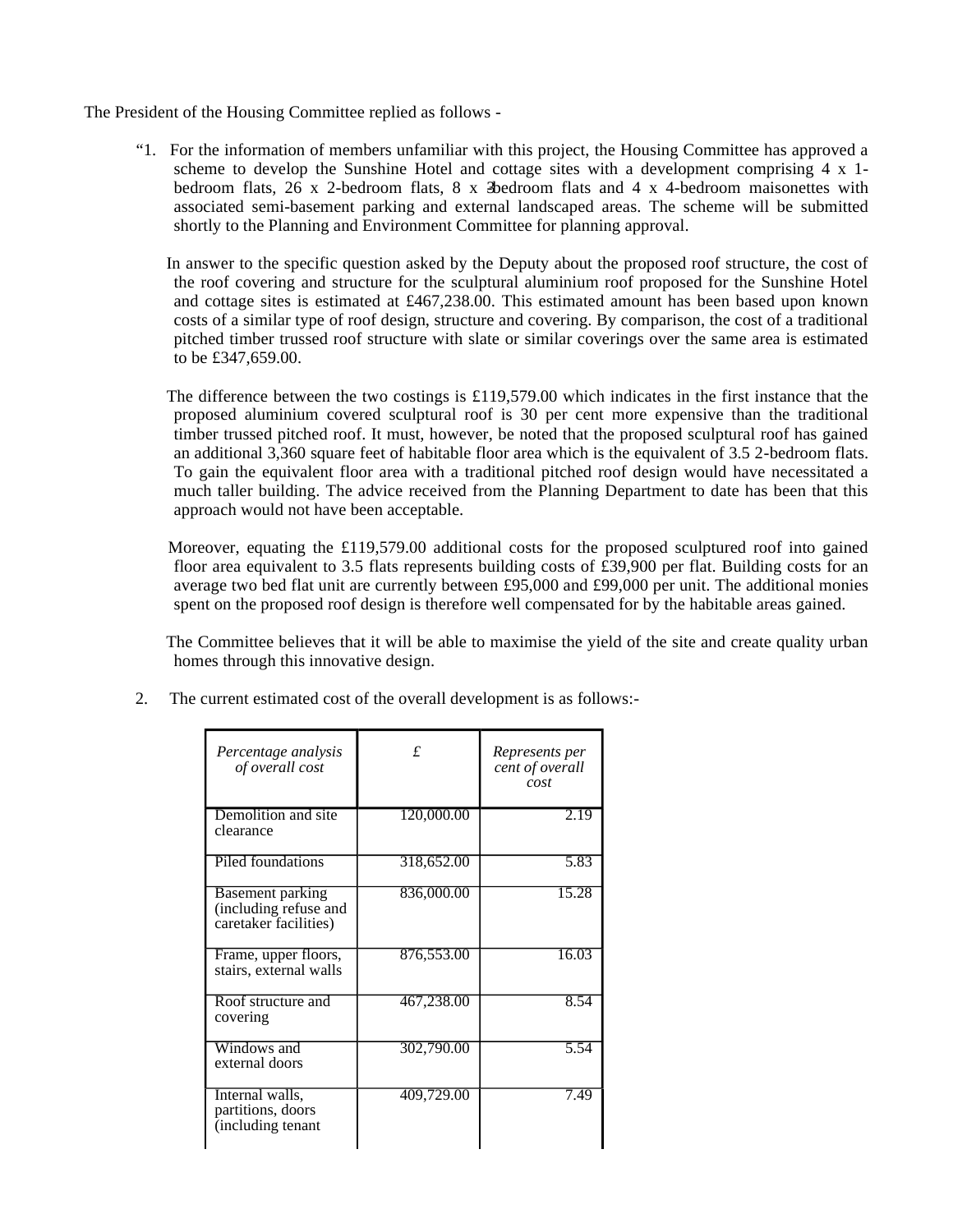| stores and bin stores)                                                                   |              |        |
|------------------------------------------------------------------------------------------|--------------|--------|
| Internal finishings<br>(walls, floors,<br>ceilings)                                      | 618,443.00   | 11.31  |
| Fittings and<br>furnishings                                                              | 126,000.00   | 2.30   |
| Plumbing, heating<br>and electrical<br>services                                          | 623,012.00   | 11.39  |
| <b>Lift installations</b>                                                                | 139,000.00   | 2.54   |
| Preliminary items<br>(plant, scaffold,<br>insurance etc)                                 | 372,019.00   | 6.80   |
| External works,<br>utility services and<br>drainage                                      | 135,000.00   | 2.47   |
| Allowance for<br>abnormal site<br>conditions/other<br>contingencies                      | 125,000.00   | 2.29   |
| <b>Estimated cost</b><br>(excluding site<br>acquisition, fees,<br>fluctuations and risk) | 5,469,436.00 | 100.00 |

 It should be noted that these preliminary costings have been prepared from current drawings prepared by the architect and are based upon current building costs obtained on a competitive tendering basis. However, the scheme is still being developed and changes are inevitable as further detailed design work is undertaken.

# **Payment of welfare to persons who are out of the Island on extended holidays - question and answer** (Tape No. 571)

The Deputy of St. John asked the Connétable of St. Mary, Chairman of the Comité des Connétables, the following question -

 "As the Parish Connétables are responsible for administering welfare, would the Chairman inform members -

- (a) if it is possible for people who are away from Jersey on extended holidays to claim welfare?
- (b) if the answer to (a) is affirmative, does the Comité have any plans to amend the operation of the welfare scheme to address this issue?"

The Chairman of the Comité des Connétables replied as follows -

"The answer is 'No', a person away from Jersey on an 'extended holiday' cannot claim welfare.

 However there may be an exceptional situation where some assistance would continue to be given to a person away from the Island for an extended period and each case is treated on its merits.

All applicants are required to inform the parish of any change in circumstances and this includes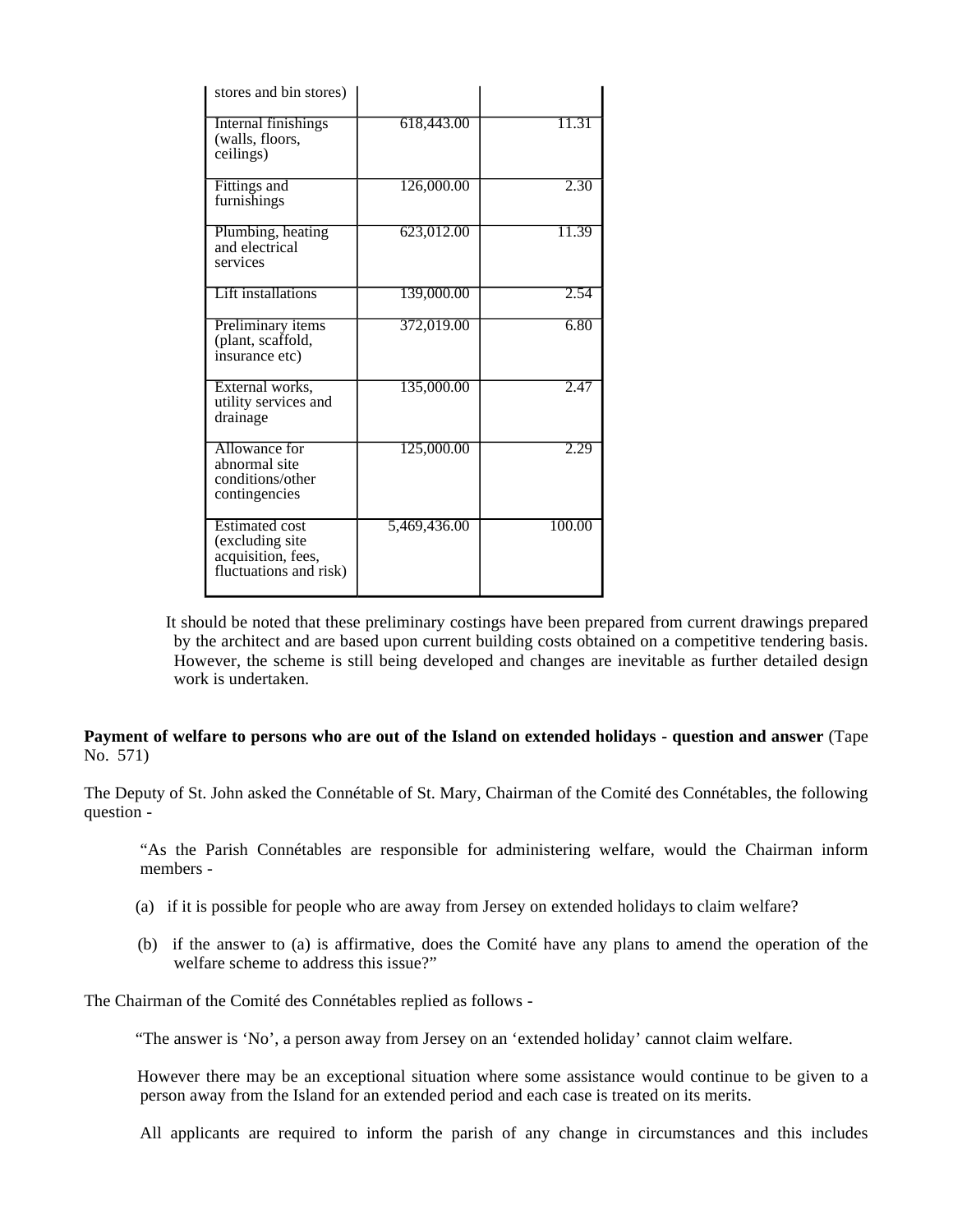temporary absences from home such as admission into hospital, or any other change of address. Most applicants attend on a weekly basis to collect welfare from their Parish Hall and those intending to go on holiday, usually for a couple of weeks, will normally advise the parish so that arrangements can be made for the payment of welfare during that absence. Those most likely to be in receipt of welfare paid by cheque, direct debit or standing order are pensioners, and those on long term sick leave or with mobility problems who would be unable to attend the Parish Hall to collect their welfare."

### **Underground car park on the St. Helier Waterfront - question and answer** (Tape No. 571)

Senator Paul Vincent Francis Le Claire asked Senator Pierre François Horsfall, President of the Policy and Resources Committee, the following question -

"Would the President give members a comprehensive breakdown of -

- (a) the total capital cost of the new underground car park on the St. Helier Waterfront recently completed for the Waterfront Enterprise Board;
- (b) the estimated on-going operating and maintenance costs of the car park;
- (c) the estimated annual income that will be generated by the operation of the car park?"

The President of Policy and Resources replied as follows -

- "(a) The total cost of the Waterfront car park was £5,536,275. In addition, the waterfront gardens and promenade above cost £2,300,000;
- (b) the total estimated cost in 2000 for the operation and maintenance of the car park (not including the gardens above) is £76,000;
- (c) the potential annual income to be generated by the operation of the car park is £287,000 as a four hour short-stay car park. Pending further developments on the waterfront, consideration is being given to making the car park open to full day parking during the summer months. This would significantly enhance the income.

Other than the  $£15,000$  maintenance charge, these figures exclude the 150 spaces which have been transferred to the Harbours and Airport Committee for marina use."

# **Assaults on women - question and answer** (Tape No. 571)

Senator Paul Vincent Francis Le Claire asked Deputy Alastair John Layzell, President of the Home Affairs Committee, the following question -

"Would the President give members statistics for the last 12 months on -

- (a) the number of assaults on women, excluding domestic incidents, reported to the police?
- (b) the number of persons charged in relation to these incidents?"

The President of the Home Affairs Committee replied as follows -

 "I can provide the Senator with figures for the year 1999. 20 grave and criminal assaults were reported against women. In all these cases charges were brought. 161 common assaults were reported against women of which around a quarter involved another woman. People were charged in around 75 per cent of these cases. 38 indecent assault on women were reported, of which 16 were cancelled because of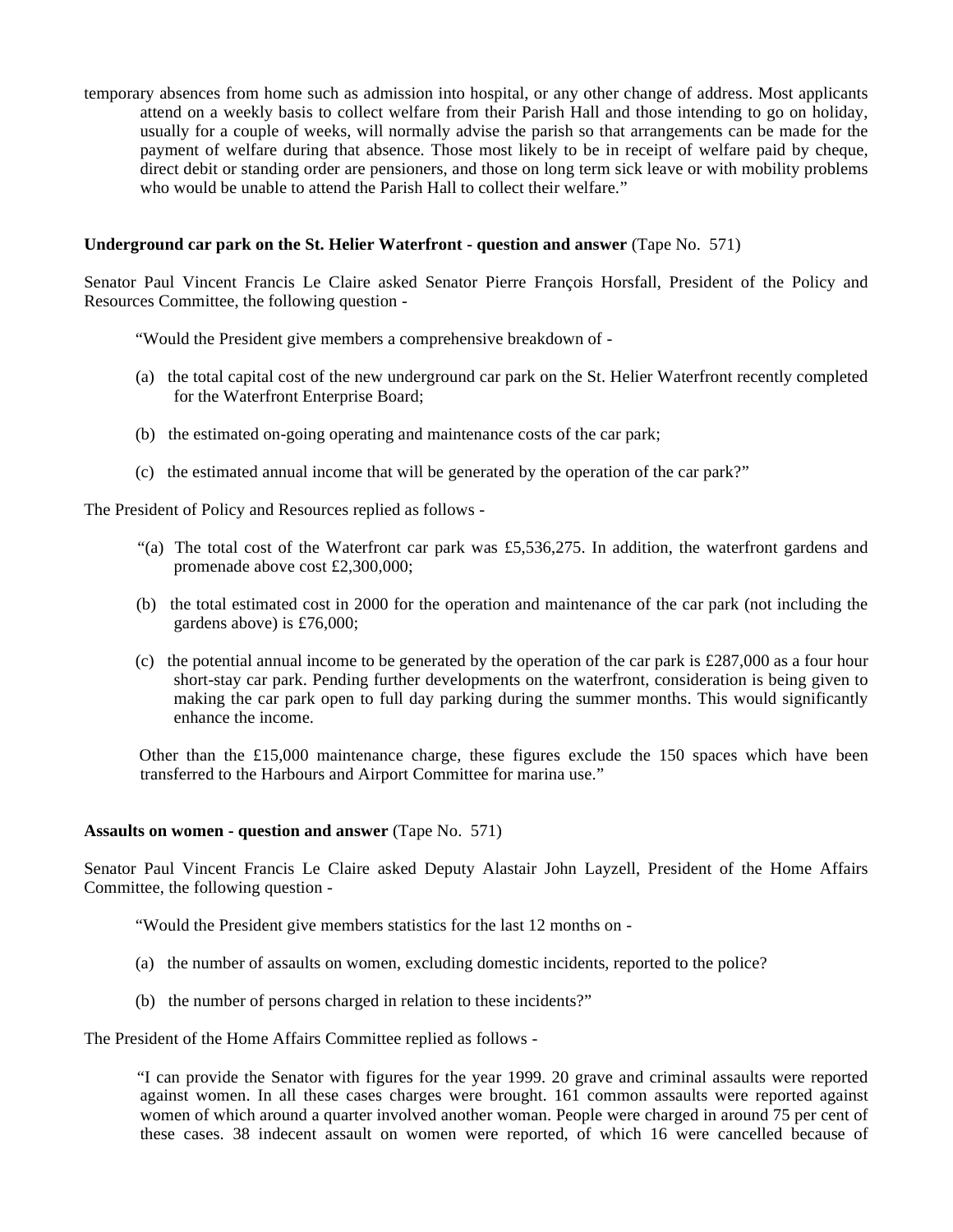insufficient evidence. That left 22. Of these, there were nine detections and 13 cases remain unsolved.

 Although any level of assaults is to be regretted, it might help members to know that there has been a levelling off in both grave and criminal assaults against men and women and common assaults since 1996. The number of common assaults in 1999 did not differ significantly from 1996. For grave and criminal assaults the figures are even more encouraging; the only significant yearly increase occurred between 1993 and 1994. Since then, there has been no significant increase in the recorded level of grave and criminal assaults."

# **Monitoring of noise levels in bars and nightclubs - question and answer** (Tape No. 571)

Deputy Alan Simon Crowcroft of St. Helier asked Senator Terence Augustine Le Sueur, President of the Employment and Social Security Committee, the following question -

 "Would the President advise members if the Committee is willing to request the officers of the Health and Safety Inspectorate to take steps to monitor sound levels in the Island's bars and nightclubs to ensure that the permitted levels are not being exceeded and, if necessary, to take appropriate action to safeguard the hearing of clients and staff, especially the hearing of the Island's young people?"

The President of the Employment and Social Security Committee replied as follows -

 "The Health and Safety at Work (Jersey) Law 1989 places general duties on employers to safeguard the health and safety of their employees and others who might be affected. Employers who run nightclubs where noise could be damaging to hearing are therefore legally bound to comply with the Law and should be addressing this issue as a matter of course.

 The Health and Safety Inspectorate is a small unit of three inspectors whose first priority has to be the investigation of accidents at work. There are approximately 1,500 a year. They also have to respond to complaints and requests for advice and guidance. Thereafter, the workload is prioritised on a risk related basis with high risk areas being targeted for an inspection. It would be impossible with such a small resource to monitor every possible work activity in Jersey on a regular rather than a targeted basis.

 Where specific incidents are brought to their attention, the Department's inspectors, as I have said, do respond, and indeed recently served an improvement notice on one nightclub where concerns had been raised. This has led to investigations on the wider issues and the inspectors will be following them up with the nightclub industry and other interested parties.

 I would add that an assessment of noise exposure is a difficult issue. It cannot be monitored simply by visiting a nightclub and measuring the noise level using a sound level meter. In order to identify whether the accepted levels are being exceeded, it would be necessary for sound levels to be measured over a period of time, taking into account these factors -

the sound levels;

the average exposure measured over the time period that a person is exposed;

the protection afforded by personal protective equipment.

 However, members can be assured that we are addressing this particular problem, difficult though it may be, and that investigations are already underway."

### **Easter school-based holiday playscheme - question and answer** (Tape No. 571)

Deputy Jeremy Laurence Dorey of St. Helier asked Senator Leonard Norman, President of the Education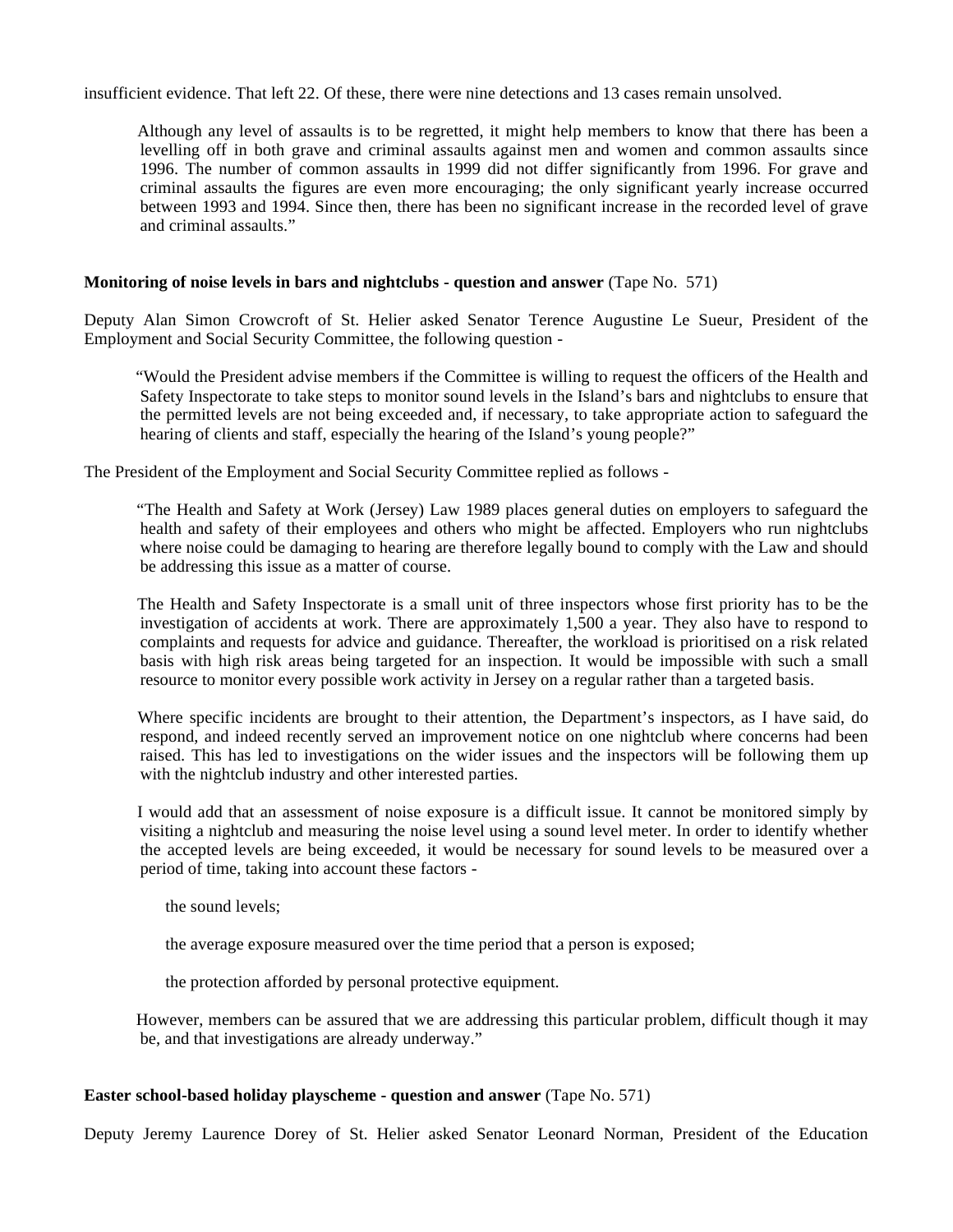Committee, the following question -

 "Would the President inform members of the current and projected levels of supply and demand for the Easter school-based holiday play schemes, and the criteria used for prioritising applications?"

The President of the Education Committee replied as follows -

 "For 2000, the Easter Holiday play schemes are based in 11 schools, offering a total of 612 places, of which 512 had been taken up by 16th February. At that date, vacancies existed for primary age children at St. Luke's, St. Martin's, La Moye and St. Peter's and, for younger secondary age children, at Hautlieu.

 Applications are processed in the order in which they are received with priority given to the children of single working parents, families where both parents work or families in needy circumstances."

### **Scholarship scheme for higher education students - question and answer** (Tape No. 571)

Deputy Jeremy Laurence Dorey of St. Helier asked Senator Leonard Norman, President of the Education Committee, the following question -

 "Would the President explain to members why the introduction of the new Jersey Scholarship scheme for financial support with further degrees should apparently entail a significant reduction in the actual level of funds available in this area?"

The President of the Education Committee replied as follows -

 "The Jersey Scholarship scheme represents an improvement on earlier arrangements for funding higher degree programmes. The scheme now supports access to high status institutions throughout the world, ensures that scholars are well focussed and have a clear understanding of the purpose of their study and its relationship to career aspirations.

 The Jersey Scholarship scheme falls within the expenditure generally made by the Education Committee to support students in higher education. Next year the Education Committee will be required to find a one per cent saving on its non-staff costs and it is estimated that the introduction of the Jersey Scholarship will make a 0.6 per cent saving on grants expenditure - less in fact than what is required in this area - an indication of the Education Committee's continuing commitment to ensuring that all students, including our most able, have the opportunity to fulfil their potential."

# **Application of the Regulation of Undertakings and Development Law - question and answer** (Tape No. 571)

Senator Stuart Syvret asked Deputy Maurice François Dubras, President of the Industries Committee, the following question -

 "Would the President inform the Assembly whether the Committee is administering the Regulation of Undertakings Law in a manner that is compatible with the strategic policies of the States in respect of the need to limit population growth?"

The President of the Industries Committee replied as follows -

"Yes".

# **Increase in airport charges and the proposed incorporation of the Airport - questions and answers** (Tape No. 571)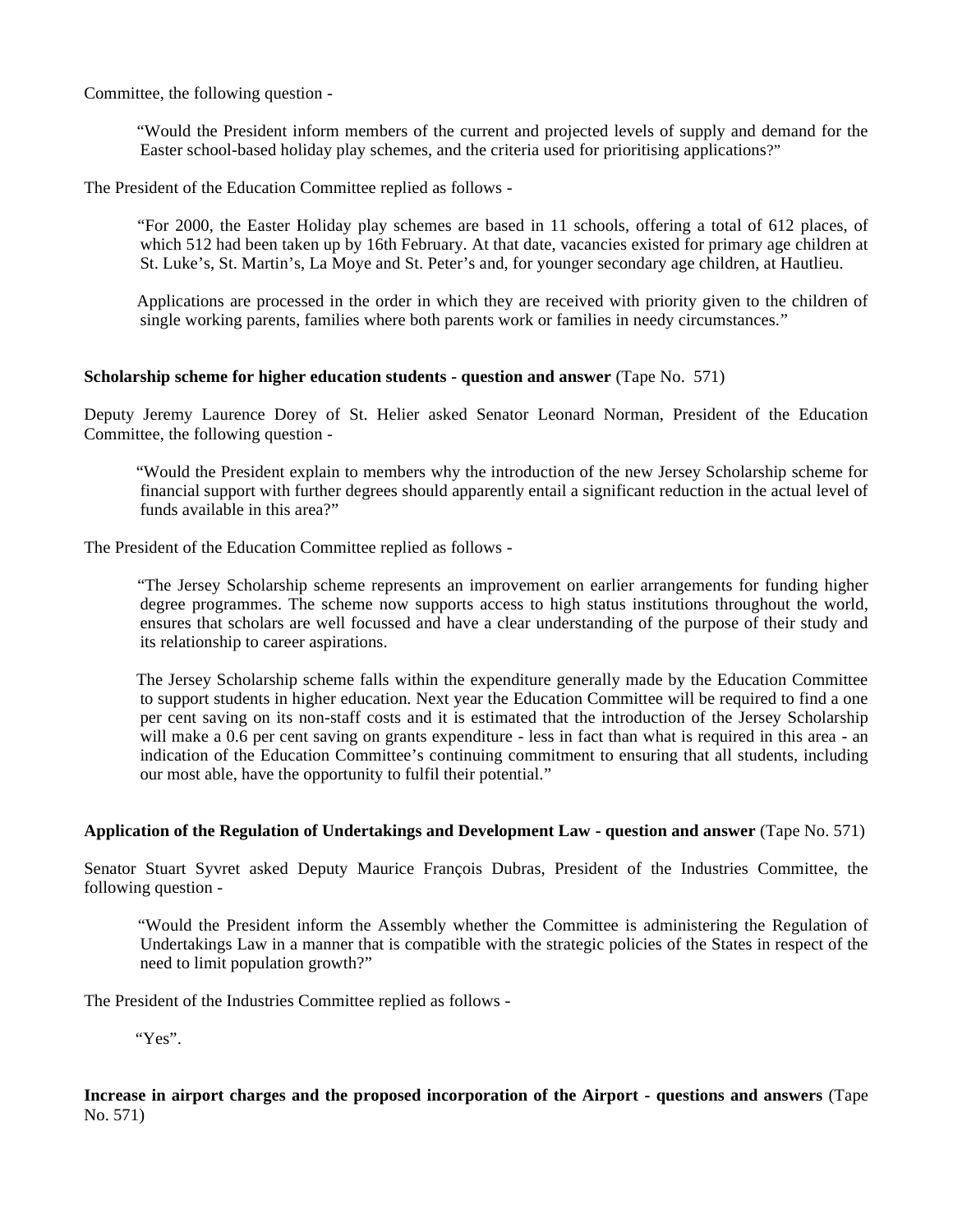Senator Stuart Syvret asked Senator Leonard Norman, Vice-President of the Harbours and Airport Committee, the following questions -

- "1. Would the Vice-President provide for the Assembly a detailed explanation of the proposed increases in airport charges being considered by the Committee?
- 2. Would the Vice-President inform the Assembly of the present situation in respect of the proposed incorporation of the airport, and in particular, will he inform members of the most recent financial projections for this venture?"

The Vice-President of the Harbours and Airport Committee replied as follows -

 1. "Following the States' decision on 3rd November 1998, the Harbours and Airport Committee notified airlines that the passenger load supplement would increase by £1.50 on 1st April 1999 and by £1.50 on 1st April 2000. Additionally, airlines were notified that there would be an increase in the region of the cost of living; the Committee is applying 2.5 per cent this year. Members will recall that the most recent cost of living figure was 4.4 per cent.

 During 1999, considerable expenditure was required on security systems at the Airport and a similar sum will be spent in 2000. In order to cover the cost of this expenditure, which is in a non-profit making account, a 55p per passenger increase is necessary on the existing charge of £1.41 a passenger. The 1999 passenger charge totals £7.39 per arriving passenger and the proposed figure will probably be £9.55 for 2000.

 The Harbours and Airport Committee considered airport dues during its January meeting and will consider the matter further during its February meeting. Changes for 2001 and beyond will be discussed during the summer to enable consultation with the airlines in August.

 2. The Committee is expecting a financial viability report in the middle of March and is planning to bring a report and proposition regarding incorporation to the States in the summer."

### **Proposed code of practice on 'whistle-blowers' - questions and answers** (Tape No. 571)

Senator Stuart Syvret asked Deputy Maurice François Dubras, Vice-President of the Human Recourses Committee, the following questions -

- "1. Would the Vice-President provide for the Assembly a detailed explanation of the purposes and scope of the proposed code of practice on 'whistle blowing' which is in the process of being prepared for the Committee by the Human Resources Department?
- 2. Does the proposed code deal with the issue of 'public interest disclosures'. If so would the Vice-President explain to the Assembly the proposed mechanism for assessing what constitutes the 'public interest'?
- 3. Will staff representative organisations be consulted during the drafting of the code?"

The Vice-President of the Human Resources Committee replied as follows -

 "1. High standards of conduct have always been required of employees in the public service of the state. I believe all members will agree that standards in the Jersey public service are very high indeed. Tribute has been paid by members on many occasions.

 The Establishment Committee as previously constituted, with the involvement of a small working party of its senior officers and some Chief Officers, has developed a progressive human resource strategy, building on existing good practice. They determined that a core value of the organisation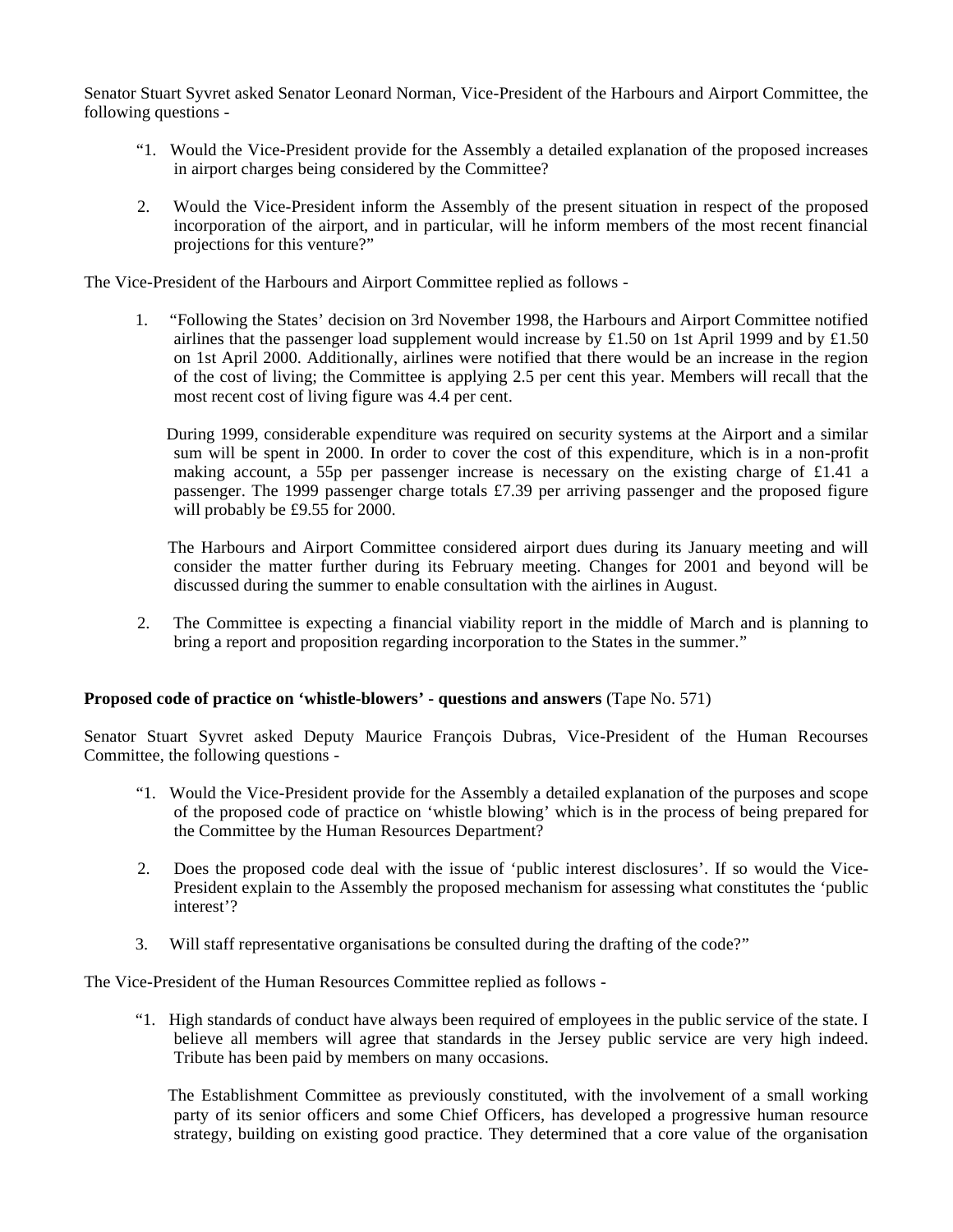must be the promotion of ethical conduct.

 As members will know, the States Audit Commission has also recommended the development of a States of Jersey Code of Corporate Governance - one part of which was that 'the Establishment Committee will issue appropriate guidance to all Committees on a code of conduct for staff'.

 The Human Resources Committee has accepted the recommendation of the Audit Commission and will be starting detailed work later this year as set out in our Business Plan, shortly to be published.

 I cannot say at this stage what the proposed code will entail, but it is inevitable that it will include provisions on the disclosure by States employees of information which may have come to their knowledge in their official capacity.

 2. It will be a matter for the Human Resources Committee, in consultation with others, to deal with the issue of 'public interest disclosures' as part of a code for the States of Jersey as an employer. We shall consult the United Kingdom's Public Interest Disclosure Act, which came into force on 2nd July 1999, and obviously be guided by that document when determining our approach. That Act does not attempt to define what constitutes 'public interest', but does set out the circumstances in which disclosures would be protected under the Act.

 In the same way as the United Kingdom Act applies to both private and public sector employers, and is incorporated in the Employment Rights Act of 1996, if it were contemplated that the matter of public interest disclosure should apply to both private and public employers in Jersey, then it is our impression that it would be a matter for the Employment and Social Security Committee.

 3. Staff representative organisations will most certainly be consulted during the drafting of the proposed code, as is our usual practice."

# **Pet travel scheme - statement**

Senator Jean Amy Le Maistre, President of the Agriculture and Fisheries Committee, made a statement in the following terms -

 I wish to make a statement in connection with a proposed new Pet Travel Scheme that the Agriculture and Fisheries Committee is introducing with effect from 28th February 2000.

 Members will be aware that Jersey, like the remainder of the British Isles, has applied strict quarantine laws in order to prevent the spread of rabies. However, in 1999 the United Kingdom announced that it wished to remove the requirement for quarantining pet cats and dogs travelling from the countries of the European Union and certain other specified countries. The Agriculture and Fisheries Committee decided that it wished to parallel these arrangements and officers of the Department have been working closely with the Law Draftsman to prepare the necessary legislative provisions. In addition, officers have been in regular contact with the Ministry of Agriculture, Fisheries and Food to ensure that our approach mirrors that adopted by the United Kingdom.

 The original intention was that a pilot scheme would come into force in April 2000. However, in early December 1999 the United Kingdom government announced that it was bringing the commencement date forward to 28th February 2000. Since that time, we have sought to meet this revised deadline and I am pleased to say that, with the active co-operation of all those involved, the Committee was able to make the necessary Orders which will bring this Scheme into force next Monday.

 Under the terms of these new arrangements, the Agriculture and Fisheries Committee will be able to license certain carriers to bring dogs and cats to the Island under certain conditions. Emeraude Lines has indicated that it would wish to be an approved carrier, and officers of the Department have been working closely with staff of this company to ensure that the arrangements applied by the ferry company will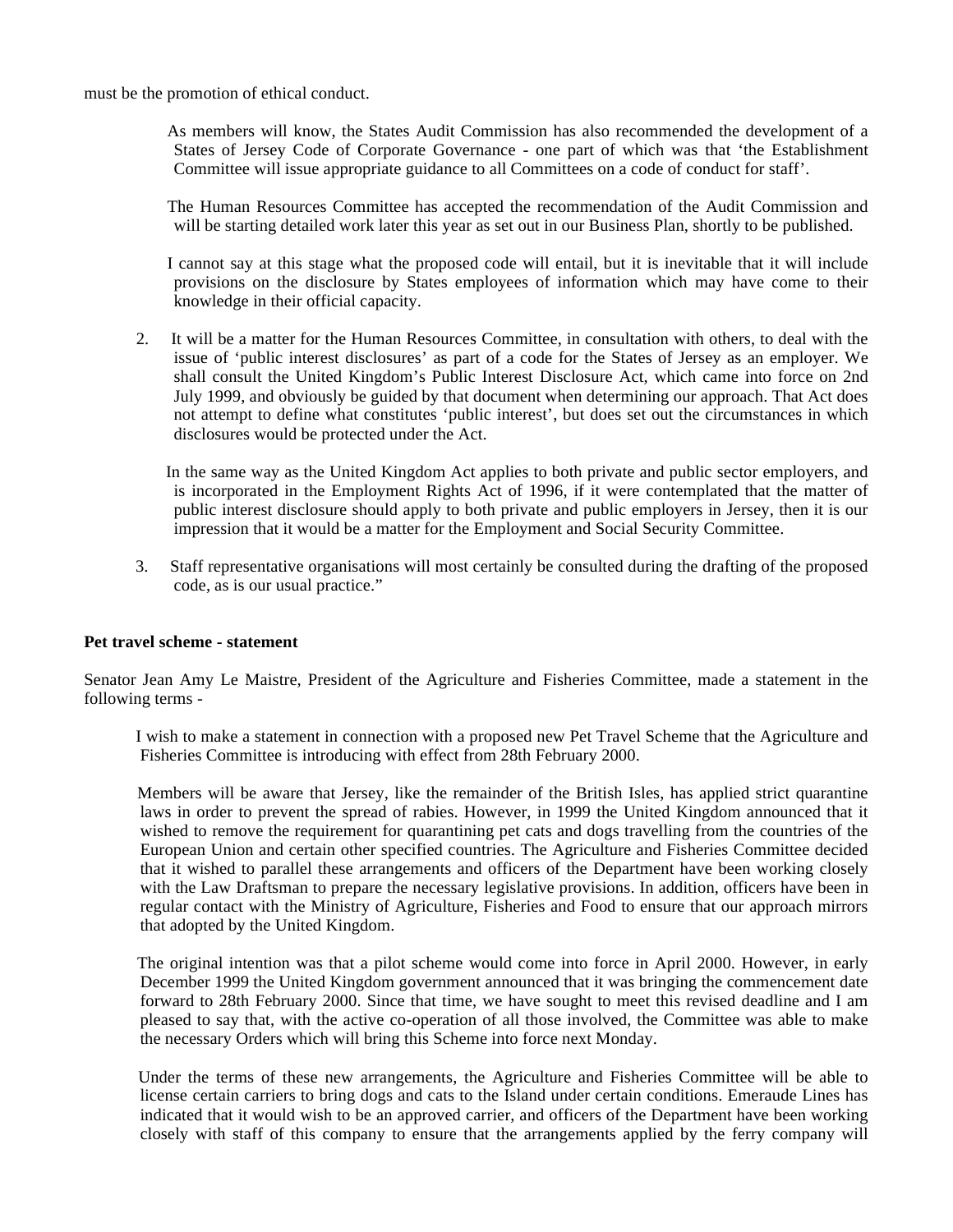satisfy the Committee that it would be appropriate to issue a licence to them. However, as a result of difficulties caused through the acceleration of the implementation date, including the late receipt or, in some instances non-availability, of certain of the documents from the United Kingdom that will need to be utilized by approved carriers, it has not been possible to finalize these arrangements to enable the Committee to issue a licence to Emeraude Lines. However, I am confident that the ferry company will be in a position to commence operating the scheme sometime during next month and the date will be announced in due course*.* In the meantime, people will be able to bring their pet dogs and cats into the Island from the Continent via the United Kingdom. I would strongly advise owners of pets intending to use this route to seek advice in order to avoid unnecessary delays or difficulties that may arise during the early stages of the implementation of the pilot scheme*.*

 One further difficulty that has arisen is that the legislation enacted by the United Kingdom does not make any provision for a cat or dog being taken to that country from the Continent via Jersey. This omission has been pointed out to the officials of the Ministry of Agriculture, Fisheries and Food and we have received assurances that appropriate legislative changes will be made in the very near future to overcome this difficulty. However, all those who are wanting to move their pet dogs and cats to the United Kingdom within six months of having arrived in Jersey from the Continent are advised to contact officers of the Agriculture and Fisheries Department first to confirm that it would be appropriate to do so.

 I will not delay the Assembly any further by setting out in detail the provisions of the new scheme. Officers of the Department have been discussing with the various Veterinary Practices in the Island how it will operate. I would, therefore, strongly recommend that anyone who wishes to take their pet dog or cat to the Continent and subsequently bring it back into the Island should speak first either to one of the local Vets or to officers at the Agriculture and Fisheries Department. Members who wish to discuss the details of the scheme are invited to contact the Department or to speak to me or Deputy Peter Troy who is Chairman of the Animal Welfare Panel.

 Finally, I would want to point out that the Committee has taken a cautious approach to the introduction of these changes, in the light of the continuing concerns over the potential importation of rabies. There will, therefore, continue to be restrictions similar to those applying in the United Kingdom on the manner in which cats and dogs can be brought into the Island from the Continent."

# **Old Street, St. Helier: purchase - P.201/99 (re-issue)**

THE STATES, adopting a proposition of the Planning and Environment Committee -

- (a) agreed, in the event of the Royal Court ordering the extinguishment of the road under the Extinguishment of Roads (Jersey) Law 1972, to approve the purchase from the Parish of St. Helier of the northern section of Old Street, St. Helier, as shown hatched on Drawing No 585/1, for a consideration of £138,000 (one hundred and thirty-eight thousand pounds) with the public being responsible for the vendor's legal fees associated with the transfer of land and the extinguishment of the road; and authorised the Greffier of the States to sign the said drawing on behalf of the States;
- (b) authorised the Attorney General and the Greffier of the States to pass on behalf of the public any necessary contracts in connexion with the said purchase;
- (c) authorised the payment or discharge of any expenses incurred in connexion with the said purchase from the Planning and Environment Committee's Capital Vote of Credit - Acquisition of Land - Major Reserve (Vote No. C0904);
- (d) authorised the transfer of the administration of the road, once purchased, from the Planning and Environment Committee to the Finance and Economics Committee.

Members present voted as follows -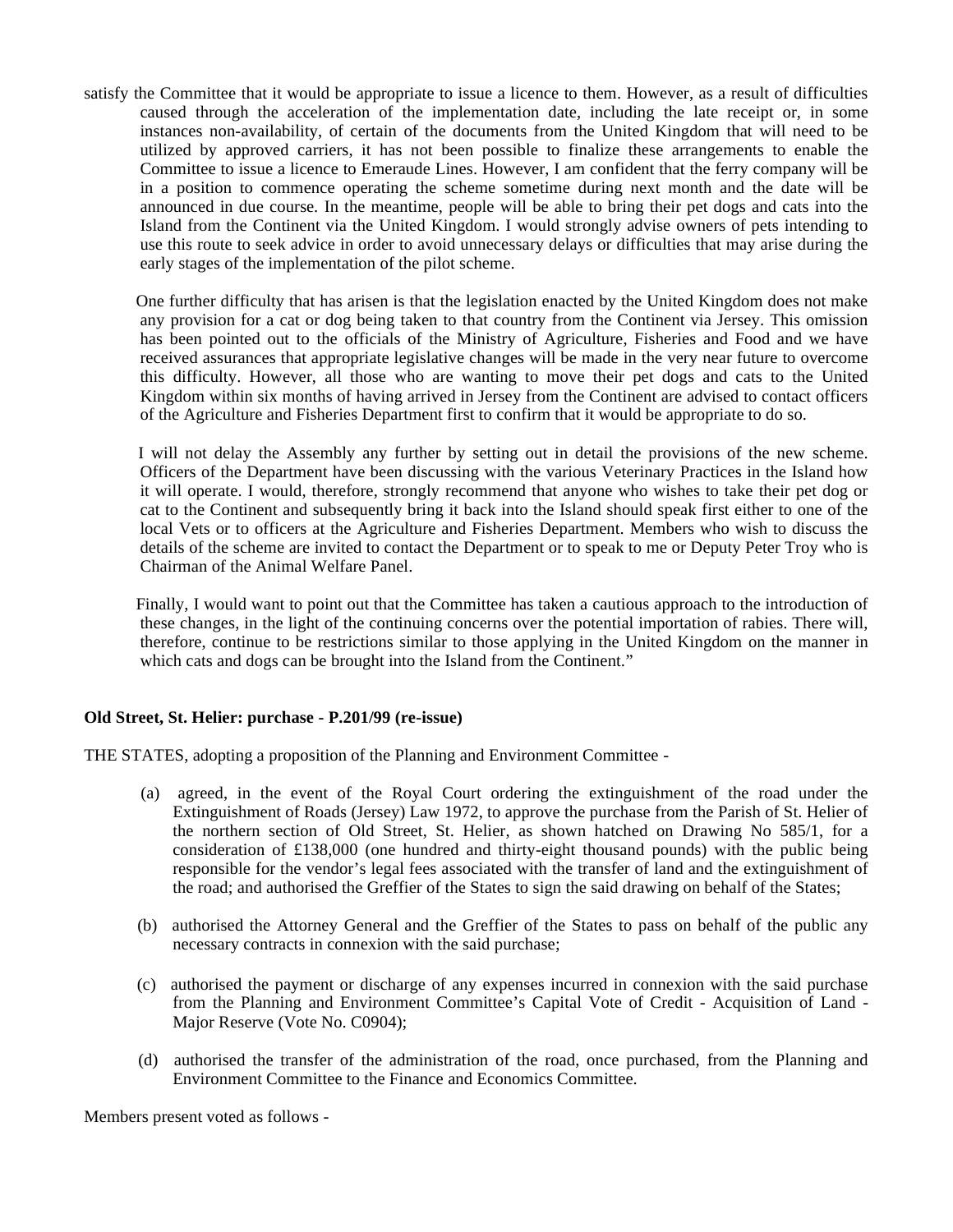# **"Pour" (37)**

# **Senators**

Quérée, Bailhache, Syvret, Walker, Kinnard, Le Sueur, Le Claire, Lakeman.

# **Connétables**

St. Mary, St. Peter, Grouville, St. Helier, St. Martin, St. Ouen, St. Saviour, St. Brelade, St. Lawrence.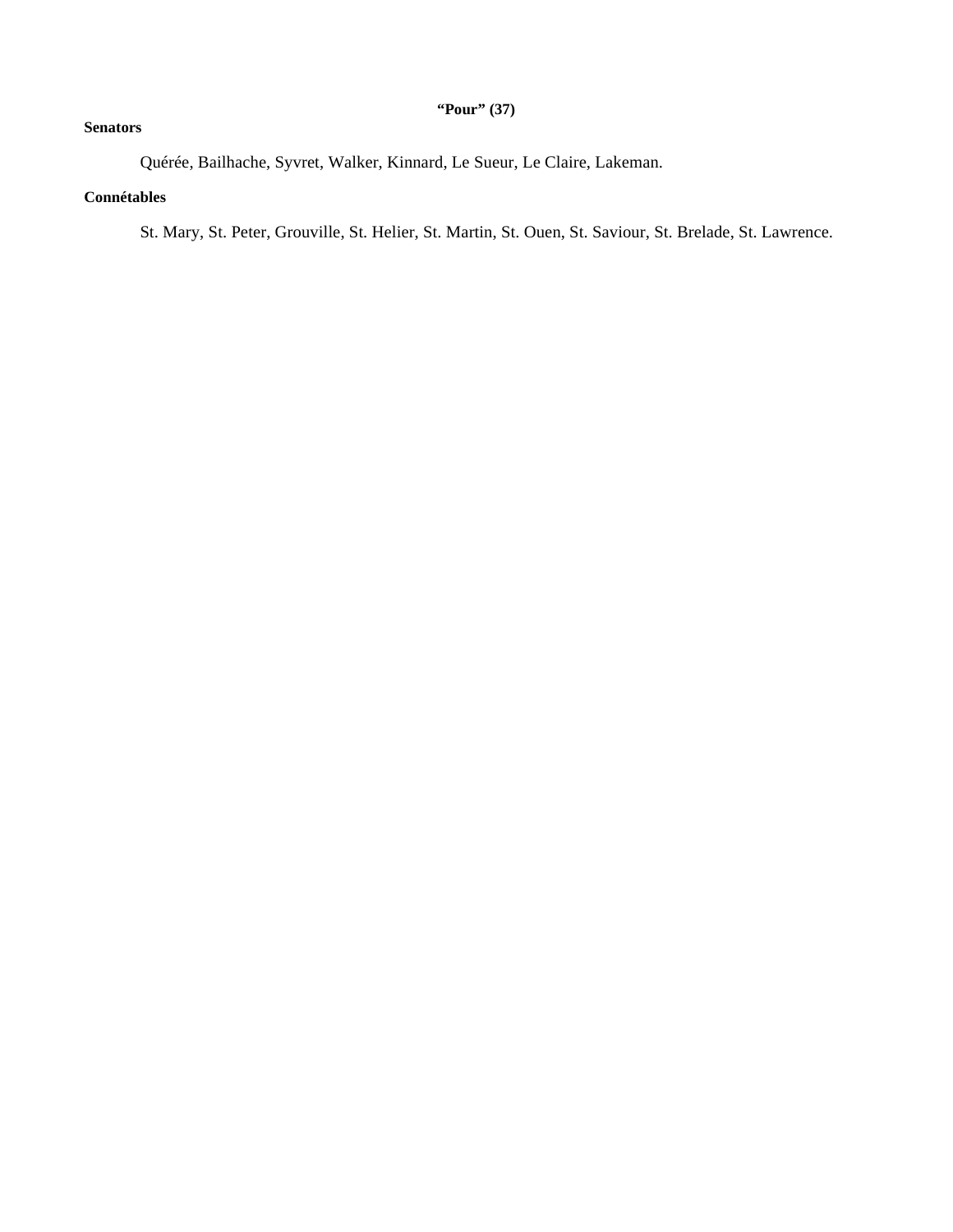### **Deputies**

H. Baudains(C), Layzell(B), Breckon(S), Huet(H), St. Martin, Le Main(H), Crowcroft(H), M. Vibert(B), St. Peter, St. Ouen, G. Baudains(C), Dorey(H), Troy(B), Voisin(L), Scott Warren(S), Farnham(S), I Hérissier(S), Ozouf(H), Fox(H), Bridge(H).

### **"Contre" (2)**

### **Deputies**

Duhamel(S), St. John.

### **Union Street and Lemprière Street car parks: transfer of administration - P.14/2000**

THE STATES, adopting a proposition of the Public Services Committee -

- (a) authorised the transfer of administration of the car park serving Cyril Le Marquand House, Lemprière Street, St. Helier, as shown hatched and marked 'A' on Drawing No. 585/1A, from the Public Services Committee to the Finance and Economics Committee;
- (b) authorised the transfer of administration of the public car park situated at the junction of Union Street and Lemprière Street, St. Helier, as shown hatched and marked 'B' on Drawing No. 585/1A, from the Public Services Committee to the Finance and Economics Committee; and
- (c) permitted the Public Services Committee to retain any parking fees collected whilst the public car park is still in operation.

### **Draft Borrowing Control (Amendment No. 5) (Jersey) Law 200 - P.4/2000**

THE STATES, subject to the sanction of Her Most Excellent Majesty in Council, adopted a Law entitled the Borrowing Control (Amendment No.5) (Jersey) Law 200 .

### **Draft Registration of Business Names (Amendment No. 2) (Jersey) Law 200 - P.5/2000**

THE STATES, subject to the sanction of Her Most Excellent Majesty in Council, adopted a Law entitled the Registration of Business Names (Amendment No. 2) (Jersey) Law 200 .

### **Draft Collective Investment Funds (Amendment No. 2) (Jersey) Law 200 - P.6/2000**

THE STATES, subject to the sanction of Her Most Excellent Majesty in Council, adopted a Law entitled the Collective Investment Funds (Amendment No. 2) (Jersey) Law 200 .

### **Draft Insurance Business (Amendment No. 2) (Jersey) Law 200 - P.7/2000**

THE STATES, subject to the sanction of Her Most Excellent Majesty in Council, adopted a Law entitled the Insurance Business (Amendment No. 2) (Jersey) Law 200 .

### **Draft Investment Business (Amendment No. 2) (Jersey) Law 200 - P.8/2000**

THE STATES, subject to the sanction of Her Most Excellent Majesty in Council, adopted a Law entitled the Investment Business (Amendment No. 2) (Jersey) Law 200 .

# **Draft Arbitration (Jersey) Law 1998 (Appointed Day) Act 200 - P.9/2000**

THE STATES, in pursuance of Article 51 of the Arbitration (Jersey) Law 1998, made an Act entitled the Arbitration (Jersey) Law 1998 (Appointed Day) Act 2000.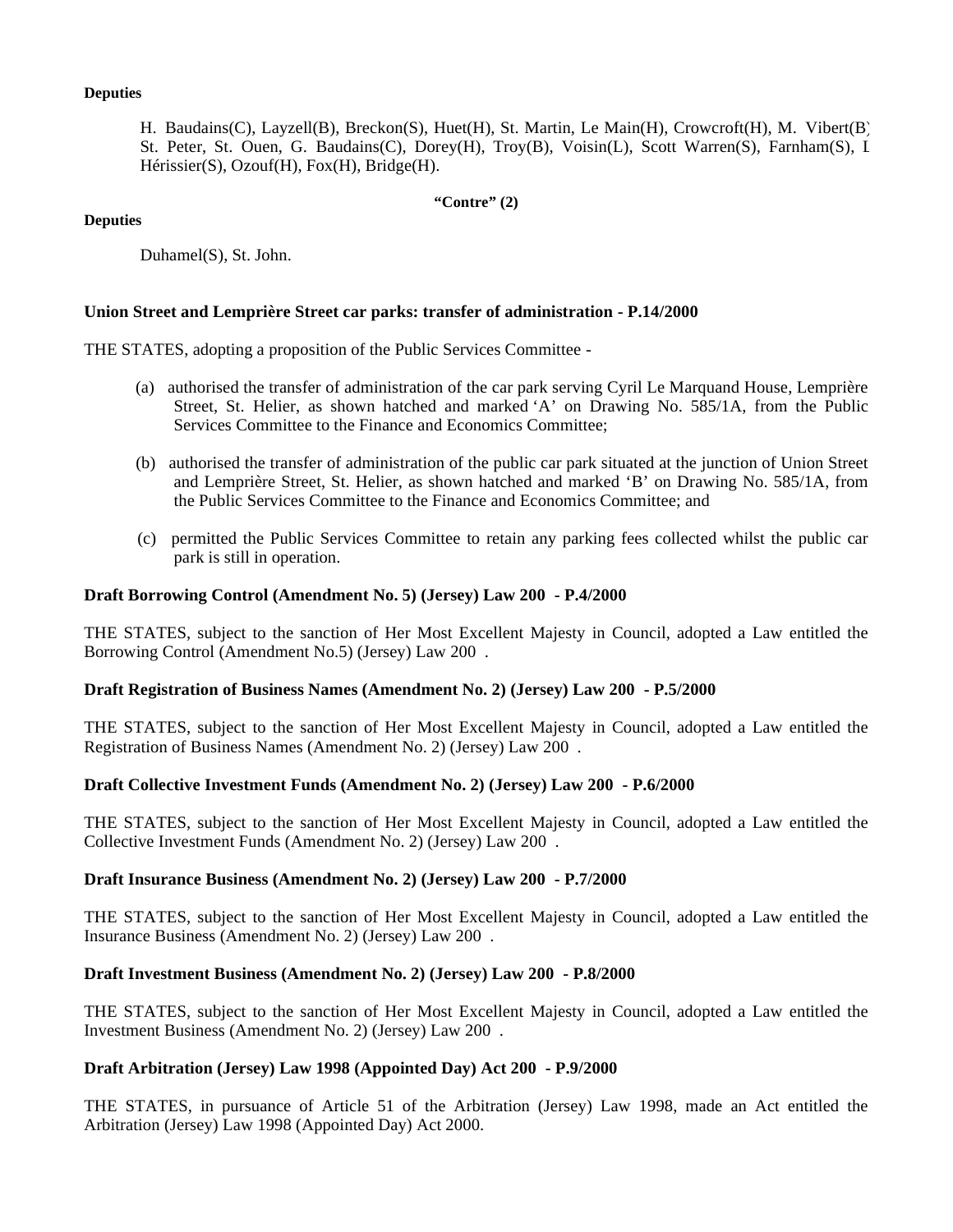# **Draft Arbitration (Amendment) (Jersey) Law 1999 (Appointed Day) Act 200 - P.10/2000**

THE STATES, in pursuance of Article 4 of the Arbitration (Amendment) (Jersey) Law 1999, made an Act entitled the Arbitration (Amendment) (Jersey) Law 1999 (Appointed Day) Act 2000.

# **Projet de Loi (200 ) (Amendement No. 4) sur la propriété foncière- P.11/2000**

THE STATES, subject to the sanction of Her Most Excellent Majesty in Council, adopted a Law entitled the Loi (200 ) (Amendement No. 4) sur la propriété foncière.

### **Manual Workers Joint Council: Employers' Side membership - P.12/2000**

THE STATES adopting a proposition of the Human Resources Committee, and in accordance with their Act dated 9th November 1961 concerning the membership of the Manual Workers' Joint Council, approved the nomination of the six representatives of the States to serve as members of the Employers' Side of the Council, as follows -

 Mr. Philip Roy Cabot, Connétable of Trinity Deputy David Leon Crespel of Trinity Deputy Robin Charles Hacquoil of St. Peter Deputy Maurice François Dubras of St. Lawrence Mr. Graham Edward Jennings, Chief Executive, Health and Social Services Department Dr. Clive Jerry Swinnerton, Chief Executive Officer, Public Services Department.

# **Estate of E.M. Bailhache: sale of 78 New Street, St. Helier - P.13/2000**

THE STATES, adopting a proposition of the Health and Social Services Committee -

- (a) approved the sale by the public to Shafique Limited, of the property, 78 New Street, St. Helier, as shown on Drawing No. 637/1 for a consideration of£180,000 with each party being responsible for its own legal fees;
- (b) authorised the Attorney General and the Greffier of the States to pass the necessary contracts on behalf of the public.

# **Administrative Decisions (Review) (Jersey) Law 1982, as amended: Administrative Appeals Panel membership - P.18/2000**

THE STATES, adopting a proposition of the Special Committee to consider the relationship between Committee and the States, and in accordance with Article 5 of the Administrative Decisions (Review) (Jersey) Law 1982, as amended, approved the appointment of the Administrative Appeals Panel, from whom Members of Boards of Appeal are chosen, for the period ending 31st March 2003, namely -

Chairman

Mr. Reginald Robert Jeune, C.B.E.

Deputy Chairmen

 Advocate Geoffrey Le Vesconte Fiott Mrs. Carol Elizabeth Canavan

Members

Mr. William John Morvan